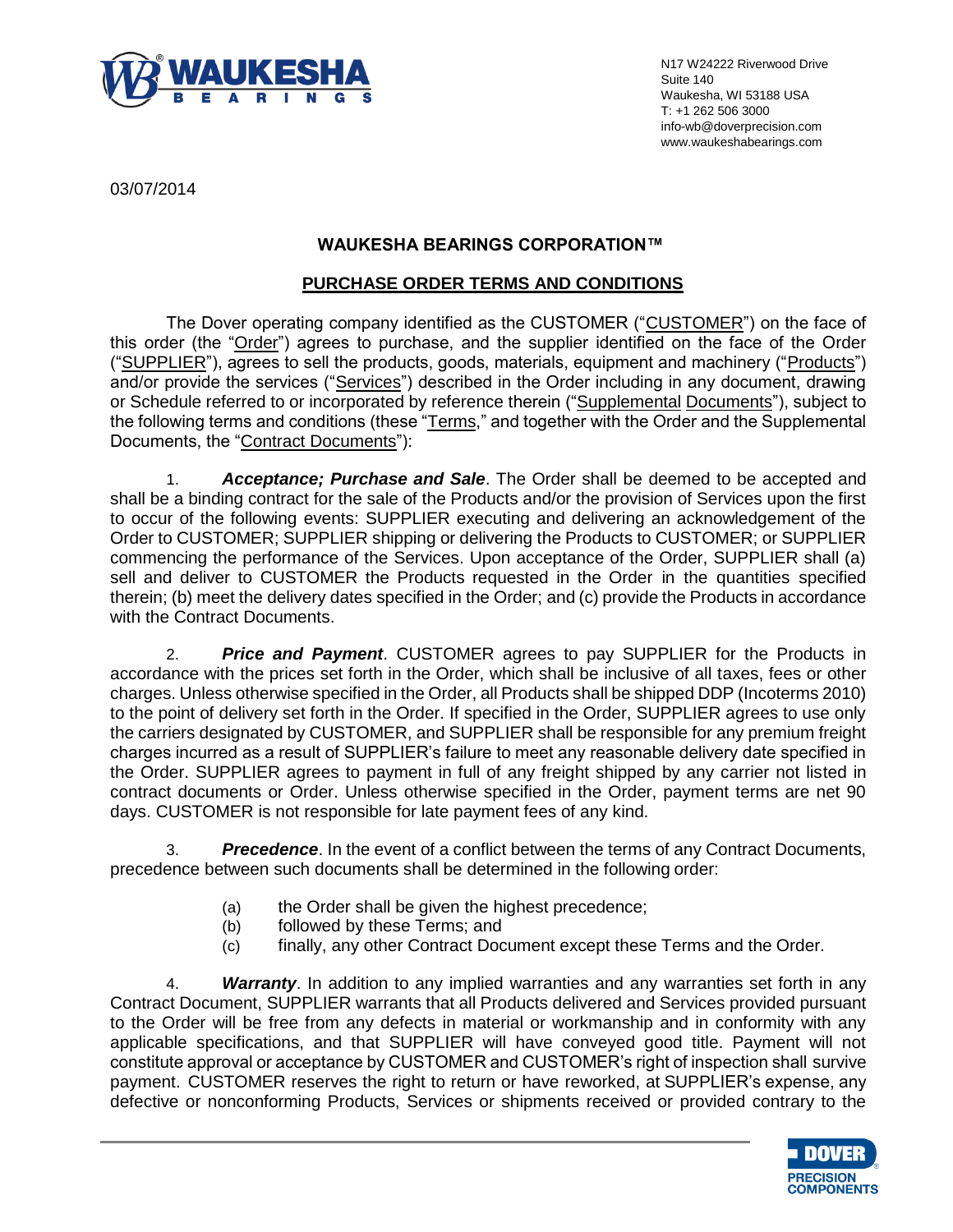Contract Documents. If requested by CUSTOMER, SUPPLIER will correct or replace at SUPPLIER's expense the defective or nonconforming Products and Services within 30 days after notice to SUPPLIER of such defect or nonconformity, and all costs incurred in transporting the Products from CUSTOMER to SUPPLIER and return shipment to CUSTOMER will be borne by SUPPLIER. This warranty will then apply to the corrected or replaced Products and Services. Alternatively, at CUSTOMER's option, CUSTOMER may repair or correct the defective or nonconforming Products and Services at SUPPLIER's expense. Rejected or nonconforming Products and Services will not be deemed delivered on-time unless corrected or replaced Products and Services are delivered within the on-time period applicable to the original Order.

5. *Manufacturing and Service Standards*. SUPPLIER agrees to follow good manufacturing and service practices in the production of the Products and provisioning of the Services so that the Products and Services are of high quality, and comply with all applicable industrial or governmental industrial engineering and safety laws, regulations and requirements, whether state, local, or federal. SUPPLIER will comply with any reasonable request by CUSTOMER regarding manufacture of the Products or provisioning of the Services pursuant to any special drawings, plans, specifications or other requirements of CUSTOMER. With respect to Services involving the presence of SUPPLIER's employees or contractors on the premises of CUSTOMER, SUPPLIER shall comply with all of CUSTOMER's safety and security procedures and shall take all necessary precautions to prevent the occurrence of any injury to person or property during the progress of such Services.

6. *Quality Standards*. CUSTOMER expects to receive defect free (as defined in CUSTOMER's Suppliers Quality Rating Program) Products and Services 100% of the time. All Products are subject to CUSTOMER's final inspection and acceptance on delivery. If rejected, the Products will be held for disposal at SUPPLIER's risk and expense. No inspection, acceptance of any part or all of the Products or Services, or any payment shall relieve SUPPLIER from responsibility for furnishing Products and Services conforming to the requirements of the Order, nor prejudice any claim, right or privilege CUSTOMER may have for defective or unsatisfactory Products or Services, or delays in delivery or other non-compliance with the Order. Products, or parts or components thereof, that are incorrect, misidentified or nonconforming may be returned to SUPPLIER by CUSTOMER at SUPPLIER's expense.

7. *Indemnification*. SUPPLIER agrees to indemnify, defend and hold harmless CUSTOMER, its affiliates and assigns, and their respective employees, officers, directors, managers, agents and representatives (each, an "Indemnified Party"), from and against any and all suits, claims, actions, proceedings, costs, losses, expenses (including fines and penalties, settlement awards and attorneys' fees), liabilities and damages (including, without limitation, damages relating to injury or death of any person or destruction of any property, real or personal) arising out of, connected with or resulting in whole or in part from (a) any acts, omissions or negligence of SUPPLIER, its subcontractors or other personnel under or in connection with the Contract Documents; (b) any breach by SUPPLIER, its subcontractors or other personnel of any of the terms, covenants, representations, warranties or other provisions contained in any Contract Document; (c) any assertion by any person or entity that the manufacture or supply by SUPPLIER or purchase, use or other application by CUSTOMER of all or any portion of the Products or Services infringes or violates any intellectual property right of such person or entity; and (d) any and all lien notices, lien claims, liens, encumbrances, security interests, or other lien rights of any kind filed by any party including, without limitation, any subcontractor, which in whole or in part are based on any work, goods, services, material or equipment provided or to be provided under any Contract Document.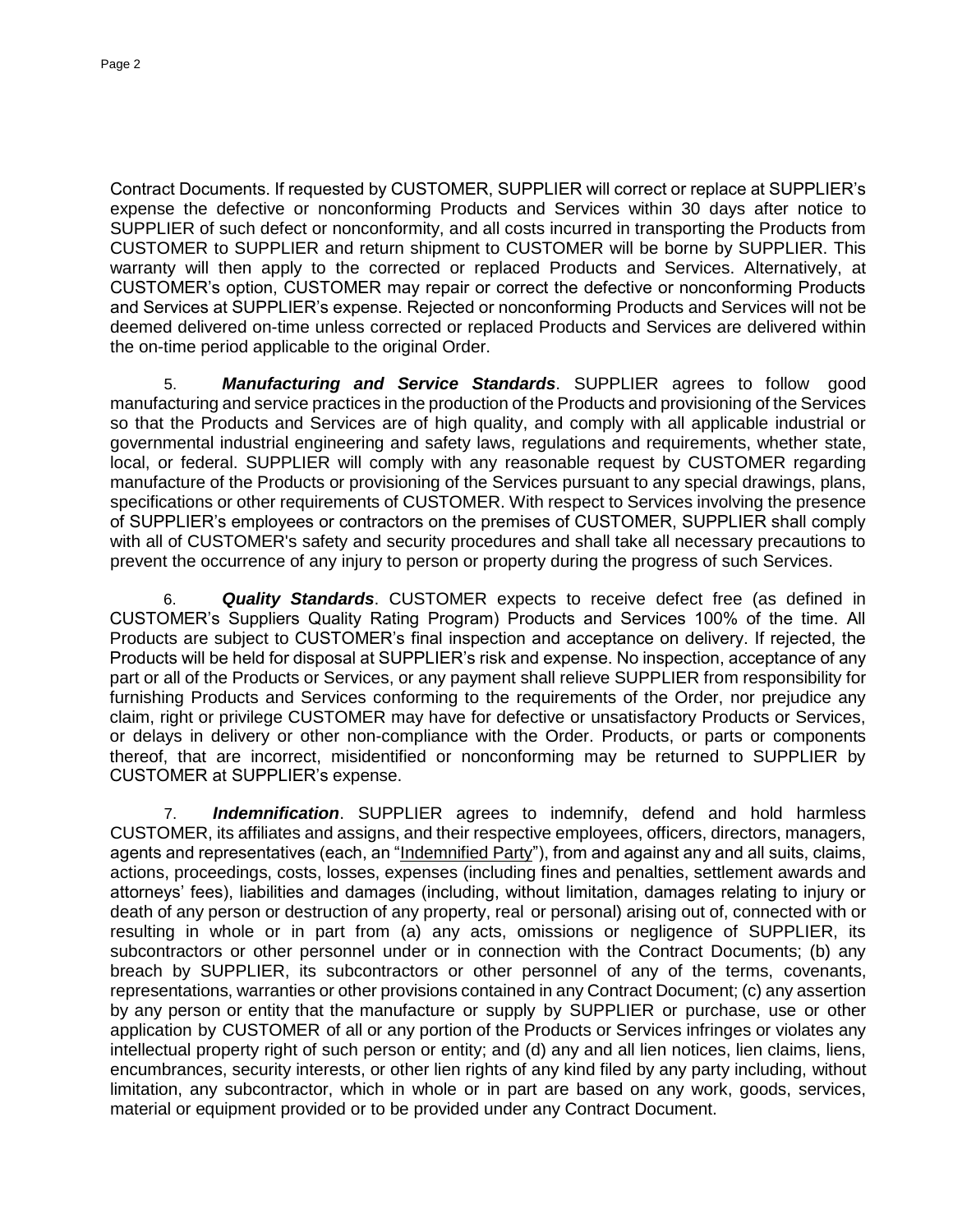#### 8. *Insurance*.

8.1 SUPPLIER represents that it has in place, and covenants to maintain in place for one year after completion of all obligations specified in the Order, insurance at its own cost and expense, in each case providing that CUSTOMER and its affiliates shall be considered additional insureds thereunder, in the following amounts:

Commercial General Liability insurance written on an occurrence basis with minimum limits of five million dollars (\$5,000,000) per occurrence;

(b) Professional Liability/Errors & Omissions insurance in the amount of five million dollars (\$5,000,000) for losses from wrongful acts arising from SUPPLIER's performance under the Contract Documents; and

(c) Workers' Compensation insurance at the statutory limit for the jurisdiction in which SUPPLIER operates.

8.2 The foregoing coverages shall be maintained with insurers licensed and admitted in the state(s) where SUPPLIER conducts business and that have an A.M. Best rating of A VIII or better. Unless otherwise prohibited by law, all policies maintained by SUPPLIER pursuant to the Contract Documents shall provide that CUSTOMER will be considered an additional insured thereunder and be primary and non-contributing with any insurance carried by CUSTOMER and its affiliates. Prior to the performance of any work under the Order, SUPPLIER shall provide certificate(s) of insurance to CUSTOMER evidencing that the coverage required under these Terms is maintained and in force. SUPPLIER shall also provide renewal certificates to CUSTOMER at the time of each required policy renewal until the date that is one year after SUPPLIER completes all its obligations under the Order. In addition, SUPPLIER shall provide at least 30 days' written notice to CUSTOMER prior to cancellation, non-renewal or material change to any of the policies providing such coverage. The foregoing insurance requirements do not limit SUPPLIER's liability as set forth elsewhere in the Contract Documents.

9. *Delay*. Time is of the essence with respect to the Order. SUPPLIER agrees to complete the delivery of the Products and perform the Services in accordance with the dates specified in the Order. SUPPLIER shall promptly notify CUSTOMER in writing if the supply of the Products or performance of the Services will be delayed, indicating the cause and extent of the delay, but this shall not relieve SUPPLIER of its obligation to deliver and perform as required by the Order. Early shipments by SUPPLIER will not be accepted. Unless specified in the Order, SUPPLIER agrees to ship to deliver no earlier than 1 week prior to Order date. SUPPLIER agrees to payment in full of any freight charges incurred by CUSTOMER rejecting early deliveries and returning such deliveries to SUPPLIER.

10. *Cancellation*. CUSTOMER may cancel all or any part of the Order without cause at any time by written notice to SUPPLIER. Upon such cancellation without cause, CUSTOMER shall reimburse SUPPLIER for its actual direct costs incurred in respect of the Order prior to the effective date of notice of cancellation together with any actual direct costs resulting from such cancellation, less the reasonable recoverable value in respect of any Products or partially completed Products which SUPPLIER could reasonably obtain from a third party. In no event shall CUSTOMER be responsible or liable for SUPPLIER's loss of actual or anticipated profits or loss of business nor for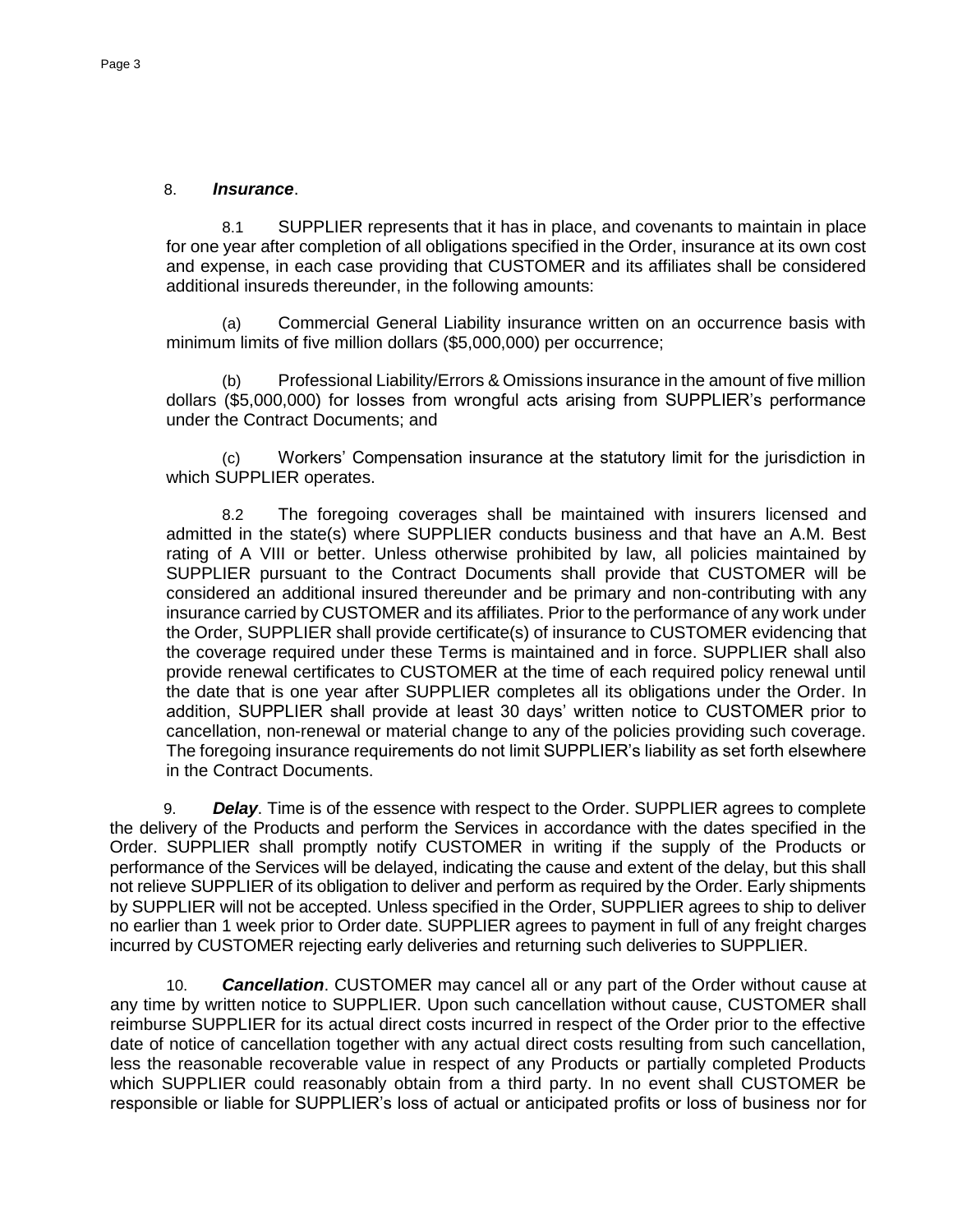any other special, indirect or consequential damage arising out of or relating to the Order or from the performance, suspension, termination or breach thereof, whether based upon principles of equity, contract, tort (including, but not limited to, negligence) or otherwise. In addition to the foregoing, CUSTOMER may cancel the Order without liability at any time and immediately (a) upon SUPPLIER's default under or breach of any Contract Document; (b) upon the cancellation, suspension or other revocation of licenses, permits or authorization necessary for SUPPLIER to fulfill its obligations in accordance with the Contract Documents; (c) following any materially false or misleading statement, representation or claim by SUPPLIER; and (d) immediately upon the filing by or against SUPPLIER of any bankruptcy, receivership, assignment of the benefit of creditors or similar insolvency proceedings under federal or state law.

11. *Subcontractors*. SUPPLIER shall not contract or arrange with any third party (for example, a subcontractor or a consultant) to provide or perform all or any portion of the Products or Services without CUSTOMER's prior written authorization. To the extent that CUSTOMER authorizes SUPPLIER to use any third party, the third party shall agree in writing to be bound by all of SUPPLIER's obligations under the Contract Documents. SUPPLIER shall remain fully responsible for any Products provided or Services performed by a subcontractor to the same extent as if SUPPLIER had provided the Products or performed the Services.

### 12. *Compliance with Laws and Regulations.*

12.1 SUPPLIER and CUSTOMER are committed to conducting operations ethically and in compliance with all laws applicable to them. This includes laws prohibiting commercial bribery, payment to government officials, money laundering and other similar anti-corruption laws, and compliance with laws governing import and export restrictions, customs, duties and taxes (together, the "Applicable Laws"). SUPPLIER agrees to comply with such Applicable Laws during the term of this Agreement.

12.2 SUPPLIER specifically understands that CUSTOMER is a part of a global enterprise and subject to the US Foreign Corrupt Practices Act and the UK Bribery Act of 2010. SUPPLIER agrees that it will conduct its dealings with CUSTOMER and with other parties in a manner that does not violate any provision of such laws.

12.3 SUPPLIER represents and warrants that no director, officer or employee of SUPPLIER is a government official or the employee of a governmental unit, a governmental subdivision or a government owned or government sponsored enterprise (any one, a "Governmental Entity"), and that SUPPLIER is not owned in whole or in part by any Governmental Entity. SUPPLIER will promptly disclose to CUSTOMER should any director, officer or employee of SUPPLIER become an employee of a Governmental Entity or if SUPPLIER is acquired, in whole or in part, by any Governmental Entity.

12.4 SUPPLIER shall maintain accurate books and records of the transactions contemplated under the Contract Documents and shall retain such records for a period of five (7) years following the last delivery of Products or Services. CUSTOMER shall have the right, on reasonable notice, to examine such records to verify compliance with this Section. SUPPLIER shall comply with all applicable anti-corruption laws, including the U.S. Foreign Corrupt Practices Act, as amended (the "FCPA"), in performing its obligations under each of the Contract Documents.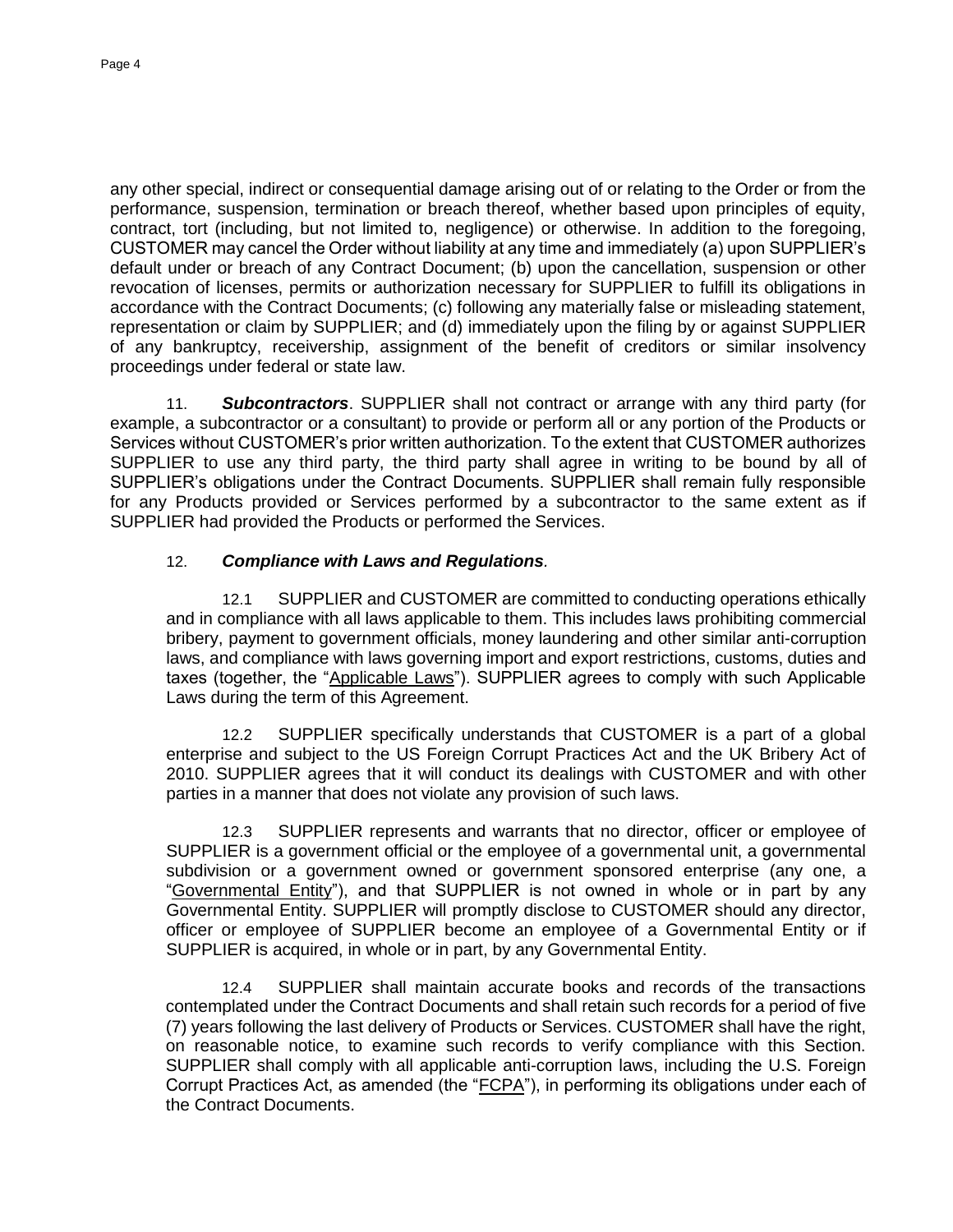12.5 SUPPLIER hereby certifies that SUPPLIER and its directors, officers, employees, agents, sub-contractors and/or consultants:

(a) are familiar with, and shall comply in all respects with, Applicable Laws;

(b) have not and shall not authorize or make any payments or gifts or any offers or promises of payments or gifts of any kind, directly or indirectly, in connection with the Contract Documents to any "foreign official," including (i) any official, agent, or employee of any government or governmental agency; (ii) any political party or officer, employee or agent thereof; or (iii) any holder of public office or candidate for political office; and

(c) are not officials or employees of any government, an official of a political party, or a candidate for political office, or a director, officer, employee, or affiliate of a government instrumentality.

12.6 SUPPLIER understands that for purposes of this Section, a "foreign official" may include an employee or official of a commercial entity in which a government body has an ownership interest or exerts control over the activities of such entity, as well as officials and employees of public international organizations.

13. *Dover Supplier Code of Conduct*. SUPPLIER shall use its best efforts to perform its obligations under the Order in conformance with the Dover Corporation Supplier Code of Conduct, a copy of which may be found at [www.dovercorporation.com](http://www.dovercorporation.com/) under the Governance section.

14. *Severability*. If one or more of the provisions contained in the Contract Documents shall for any reason be held invalid, illegal or unenforceable for any reason, such invalidity, illegality or unenforceability shall not affect any other provision of the Contract Documents, which shall be construed as if such invalid, illegal or unenforceable provision had never been contained therein.

15. *Notices*. All notices, consents, waivers and other communications required or permitted by the Contract Documents shall be in writing and shall be deemed given to a party when (a) delivered to the appropriate address by hand or by nationally recognized overnight courier service (costs prepaid); (b) sent by facsimile or e-mail with confirmation of transmission by the transmitting equipment; or (c) received or rejected by the addressee, if sent by certified mail, return receipt requested.

16. *Entire Agreement*. The Contract Documents constitute the sole and exclusive agreement between CUSTOMER and SUPPLIER with respect to their subject matter, and supersede all prior understandings, representations, negotiations and correspondence between the parties, constitute the entire agreement between them with respect to the matters described, and shall not be modified or affected by any course of dealing, course of performance or usage of trade. The Contract Documents may be changed only by an agreement in writing executed by the parties hereto. No terms or conditions contained in any document which has been or may in the future be supplied by SUPPLIER which are in addition to, different from, inconsistent with or attempt to vary any of the terms or conditions of the Contract Documents shall supersede any of the terms or conditions of the Contract Documents. CUSTOMER's acceptance of the Products shall not be construed as an acceptance of any terms or conditions contained in any such document. No waiver by CUSTOMER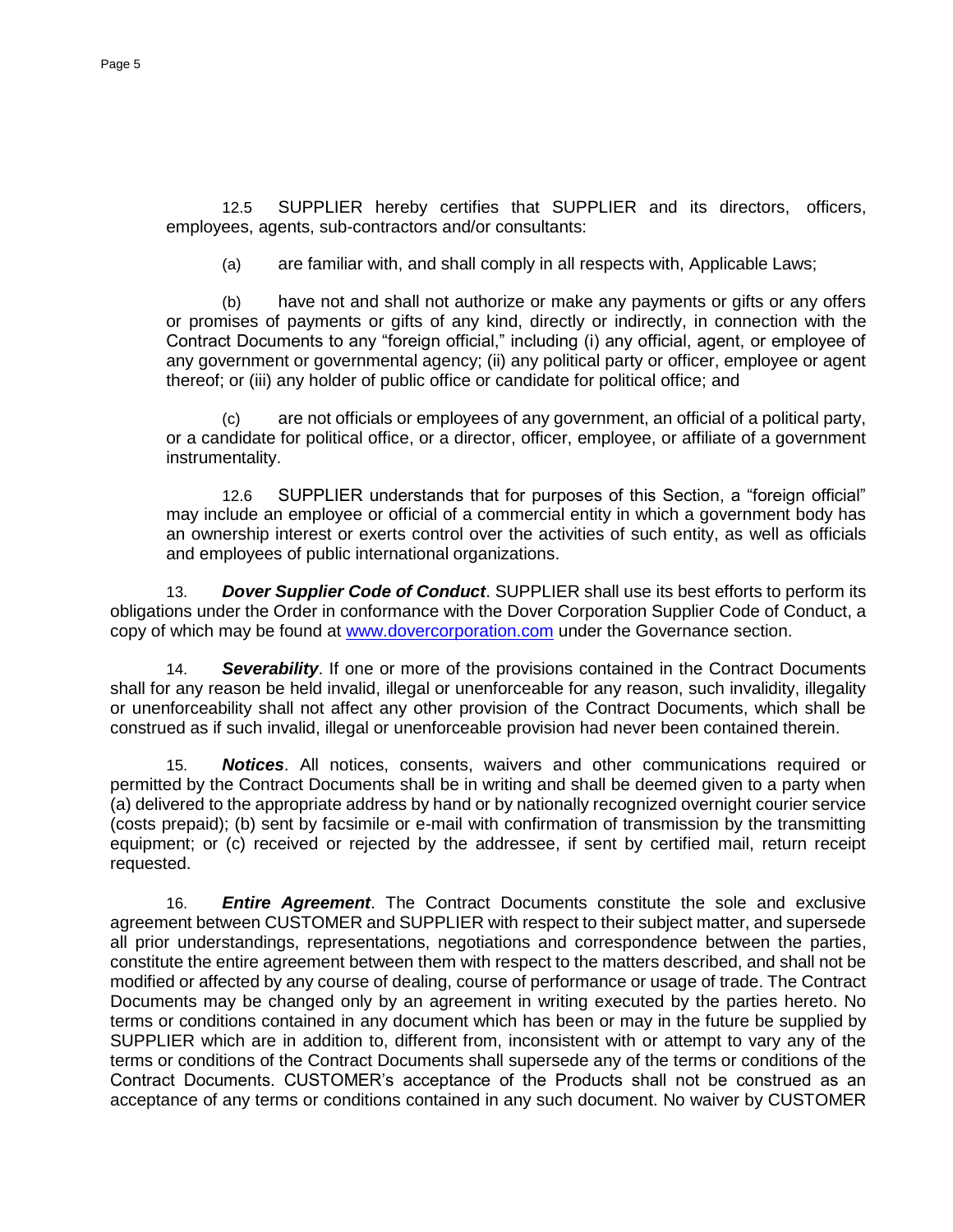of any rights or breach of any provision of the Contract Documents will constitute a waiver of CUSTOMER's other rights under the Contract Documents, nor will it be deemed to be a general waiver of such provision by CUSTOMER or to sanction any subsequent breach by SUPPLIER.

17. *Relationship of Parties*. The relationship between CUSTOMER and SUPPLIER is that of independent contractors only, and nothing in the Contract Documents shall be construed to create a partnership, joint venture, employer-employee or agency relationship or any other relationship between CUSTOMER and SUPPLIER other than that of independent contractors.

18. *Assignment*. SUPPLIER may not assign any Contract Document, or any right or obligation thereunder, to any third party without the prior written consent of CUSTOMER.

19. *Jurisdiction*. Any suit or other proceeding arising out of or relating to the Contract Documents may be brought in the courts of the State of Illinois, County of Cook, or, if it has or can acquire jurisdiction, in the United States District Court for the Northern District of Illinois, and each of the parties hereto irrevocably submits to the exclusive jurisdiction of each such court in any such suit or proceeding, waives any objection it may now or hereafter have to venue or to convenience of forum, agrees that all claims in respect of the suit or proceeding shall be heard and determined only in any such court and agrees not to bring any suit or proceeding arising out of or relating to the Contract Documents in any other court.

20. *Governing Law*. The Contract Documents shall be construed in accordance with the laws of the State of Delaware, and the rights and liabilities of the parties hereto, including any assignees, shall be determined in accordance with the laws of the State of Delaware. The United Nations Convention on Contracts for the International Sale of Goods shall not apply to the transactions contemplated by the Contract Documents.

21. *MSDS*. SUPPLIER shall provide to CUSTOMER, prior to or with the provision of any good or service, any Material Safety Data Sheet ("MSDS") required by law.

22. *Conflict Minerals*. SUPPLIER shall provide CUSTOMER with written certification as to the presence of "Conflict Minerals" contained in or used in the production of the items purchased by CUSTOMER, and the country of origin of such "Conflict Minerals" as defined by the Dodd-Frank Wall Street Reform and Consumer Protection Act. CUSTOMER shall have the right to audit SUPPLIER's due diligence and supply chain due diligence to confirm SUPPLIER's certification.

23. *Quantity*. SUPPLIER agrees to provide the Products in the exact quantity specified in the Order. Over shipments will not be accepted without prior approval in writing by CUSTOMER. SUPPLIER agrees to payment in full of any freight charges incurred by CUSTOMER rejecting product over and above the Order amount.

24. *Continuity of Supply*. SUPPLIER agrees to maintain a Disaster Recovery Plan (DRP) that ensures continuity of production for their customers. CUSTOMER shall have the right to audit SUPPLIER's DRP for acceptance and approval by CUSTOMER.

25. *SUPPLIER Performance*. SUPPLIER agrees to meet all the declarations and statements reported in their QC2 survey or equivalent quality survey submitted as part of their supplier approval process.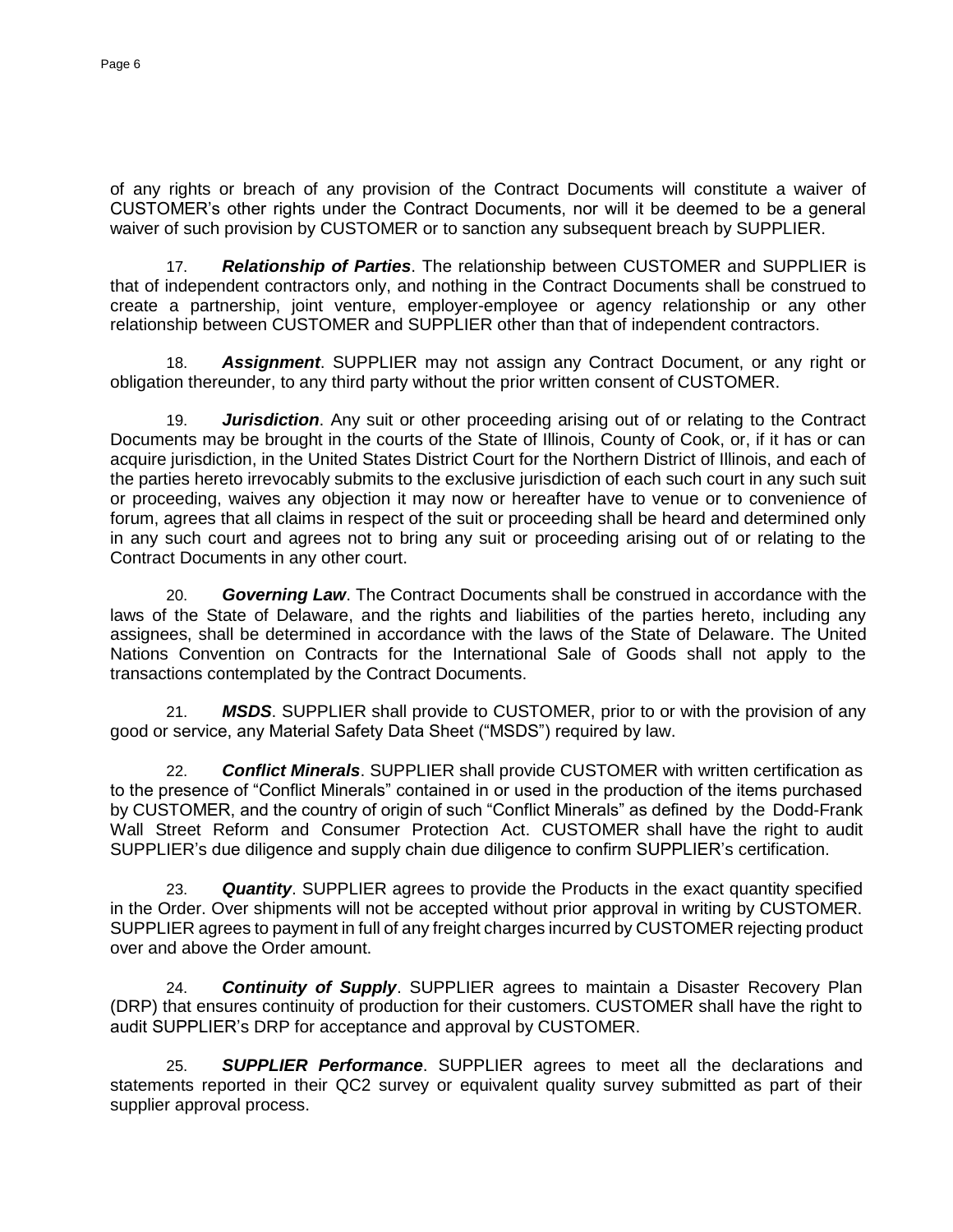# ADDITIONAL TERMS AND CONDITIONS FOR UNITED STATES GOVERNMENT CONTRACTS

### MANDATORY CONDITIONS REQUIRED BY UNITED STATES GOVERNMENT CONTRACTS OR SUBCONTRACTS THEREUNDER:

This Order is issued under a United States Government contract and must contain certain terms and conditions. Seller agrees that the contract clauses in the following Federal Acquisition Regulations effective as of the date of this Purchase Order, are incorporated herein by reference (except that any provision or language referring to the "disputes" clause of "dispute is deleted) and that wherever the following words appear in the various sections of the Federal Acquisition Regulations cited or incorporated herein by reference, such words shall be defined as follows:

- {a} "Contractor" shall mean "Seller"
- {b} "Contract" shall mean "Purchase Order"
- {c} "Government" shall mean "Government and/or Buyer"
- {d} "Contracting Officer" shall mean "Contracting Officer of the Buyer's

Government prime contract under which this Purchase Order has

been issued) and/or Buyer"

### FEDERAL ACQUISITION REGULATION CLAUSES

- 52.202-1 Definitions
- 52.203-1 FAR RESERVED
- 52.203-3 Gratuities
- 52.203-5 Covenant against Contingent Fees
- 52.203-6 Restrictions on Subcontractor Sales to the Government
- 52.203-7 Anti-Kickback Procedures
- 52.203-8 Cancellation, Rescission, and Recovery of Funds for Illegal or Improper Activity
- 52.203-9 FAR RESERVED
- 52.203-10 Price or Fee Adjustment for Illegal or Improper Activity
- 52.203-11 Certification and Disclosure Regarding Payments to Influence Certain Federal **Transactions**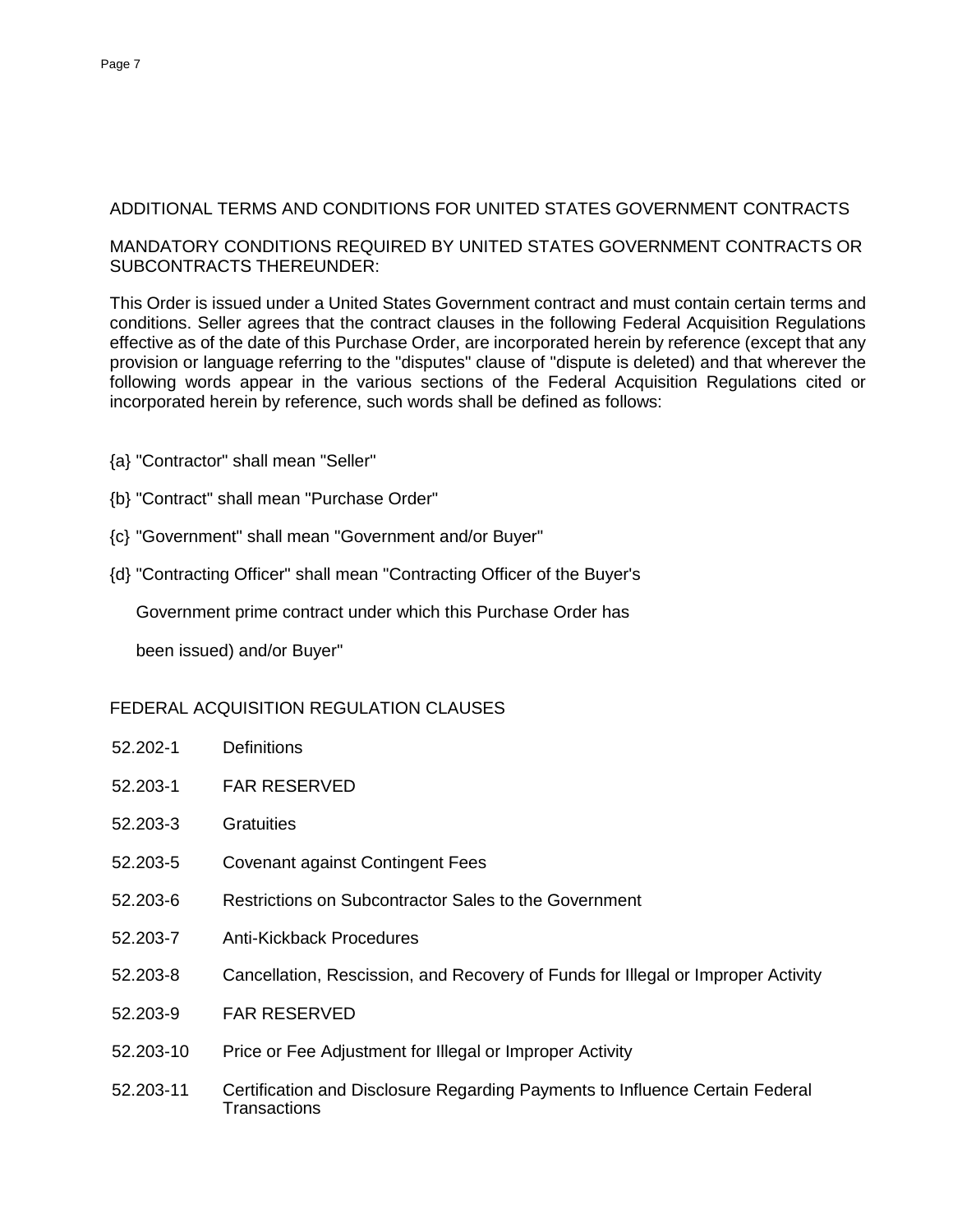- 52.203-13 Contractor Code of Business Ethics and Conduct
- 52.203-14 Display of Hotline Poster(s)
- 52.209-3 First Article Approval-Contractor Testing
- 52.204-2 Security Requirements
- 52.204-4 Printed or Copied Double-Sides on Recycled Paper
- 52.204-7 Central Contractor Registration
- 52.204-9 Personal Identity Verification of Contractor Personnel
- 52.204-10 Reporting Executive Compensation and First-Tier Subcontract
- 52.209-6 Protecting the Govt.'s Interest when Subcontracting with Contractors Debarred, Suspended, or Proposed for Debarment
- 52.209-7 Information Regarding Responsibility Matters
- 52.210-1 Market Research
- 52.211-5 Material Requirements
- 52.211-15 Defense Priority and Allocation Requirements
- 52.215-2 Audit-Negotiation
- 52.215-8 Order of Precedence-Uniform Contract Format
- 52.215-10 Price Reduction for Defective Certified Cost or Pricing Data
- 52.215-11 Price Reduction for Defective Certified Cost or Pricing Data-Modifications
- 52.215-12 Subcontractor Certified Cost or Pricing Data
- 52.215-13 Subcontractor Certified Cost or Pricing Data-Modifications
- 52.215-14 Integrity of Unit Prices
- 52.215-15 Pension Adjustments and Asset Reversions
- 52.215-18 Reversion or Adjustment of Plans for Postretirement Benefits (PRB) Other than Pensions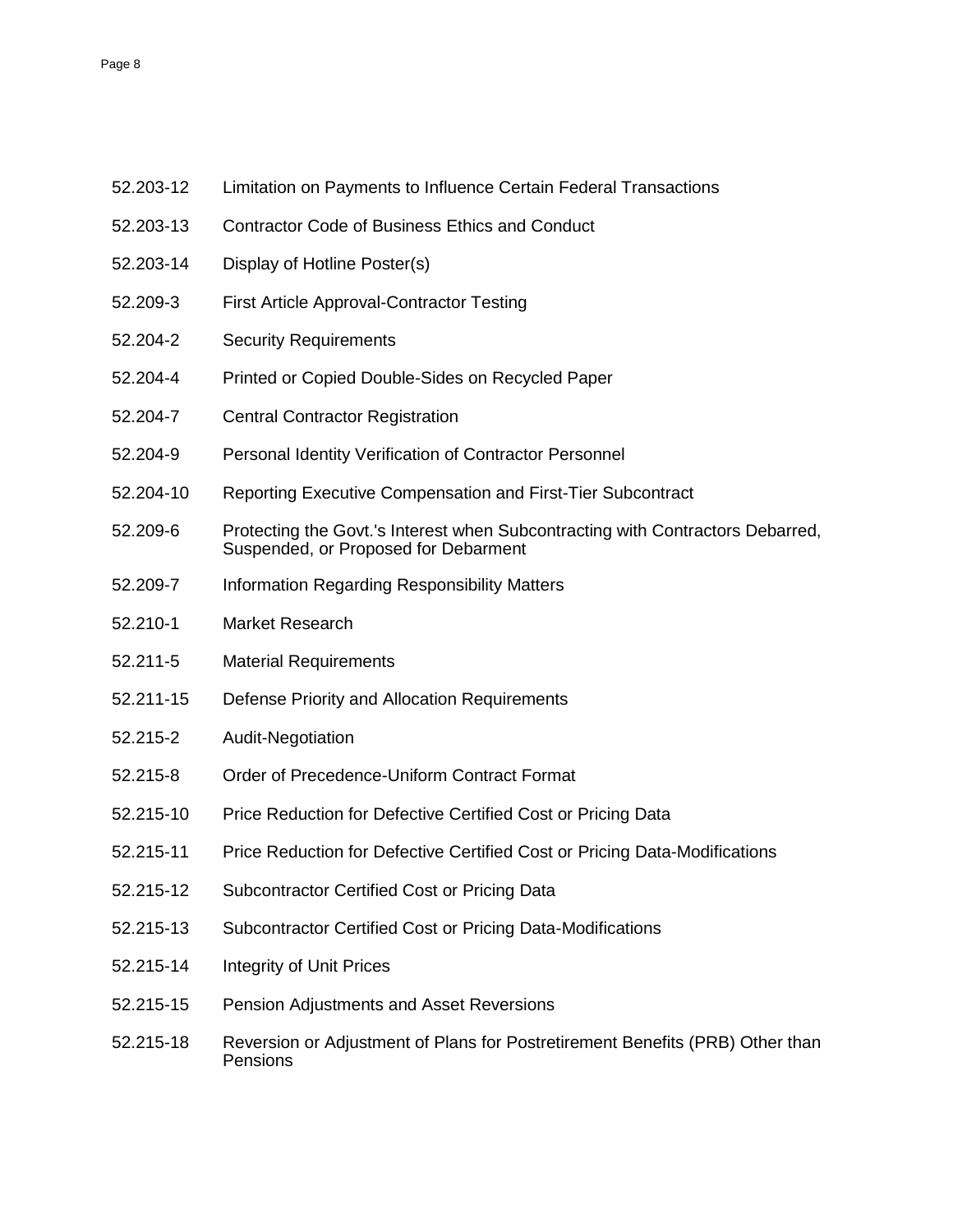- 52.215-19 Notification of Ownership Changes
- 52.215-20 Requirements for Cost or Pricing Data Other Than Cost or Pricing Data
- 52.215-21 Requirements for Certified Cost or Pricing Data or Information Other Than Certified Cost or Pricing Data-Modifications
- 52.215-22 Limitations on Pass-Through Charges Identification of Subcontract Effort
- 52.215-23 Limitations on Pass-Through Charges
- 52.216-8 Fixed Fee
- 52.216-16 Incentive Price Revision-Firm Target
- 52.216-24 Limitation of Government Liability
- 52.216-25 Contract Definitization
- 52.219-4 Notice of Price Evaluation Preference for HUBZone Small Business Concerns
- 52.219-6 Notice of Total Small Business Set-Aside
- 52.219-8 Utilization of Small Business Concerns and Small Disadvantaged Business Concerns
- 52.219-9 Small Business Subcontracting Plan
- 52.219-14 Limitations on Subcontracting
- 52.219-16 Liquated Damages Subcontracting Plan
- 52.219-25 Small Disadvantaged Business Participation Program Disadvantaged Status & Reporting
- 52.220-3 FAR RESERVED
- 52.220-4 FAR RESERVED
- 52.222-1 Notice to the Government of Labor Disputes
- 52.222-2 Payment For Overtime Premiums
- 52.222-3 Convict Labor
- 52.222-4 Contract Work Hours and Safety Standards Act-Overtime
- 52.222-20 Walsh-Healey Public Contracts Act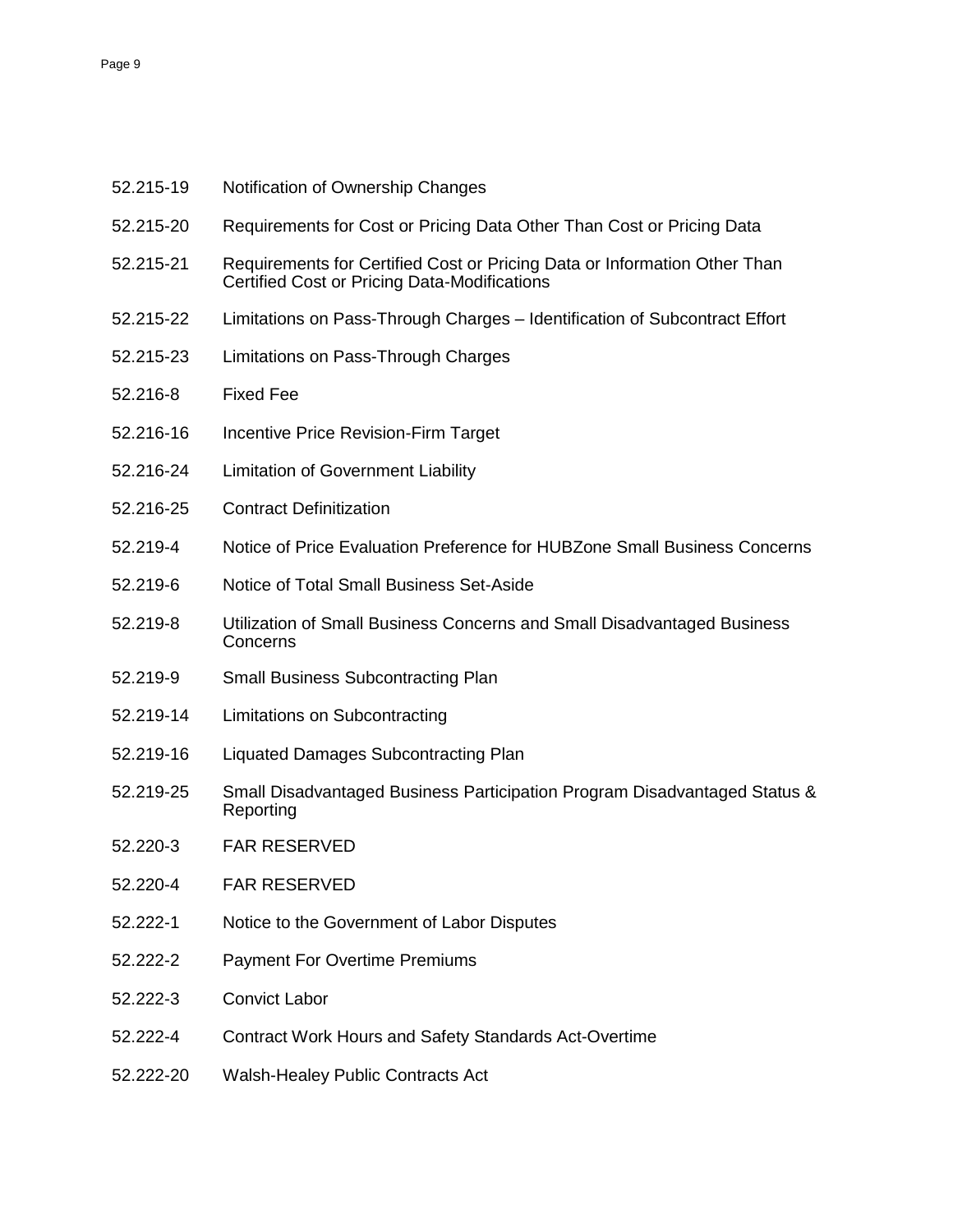- 52.222-21 Prohibition of Segregated Facilities
- 52.222-24 Preaward On-Site Equal Opportunity Compliance Evaluation
- 52.222-26 Equal Opportunity
- 52.222-28 FAR RESERVED
- 52.222-29 Notification of Visa Denial
- 52.222-35 Equal Opportunity for Veterans
- 52.222-36 Affirmative Action for Workers with Disabilities.
- 52.222-37 Employment Reports on Veterans.
- 52.222-40 Notification of Employee Rights Under the National Labor Relations Act
- 52.222-41 Service Contract Act of 1965
- 52.222-43 Fair Labor Standards Act and Service Contract Act-Price Adjustment (Multiple Yr and Option)
- 52.222-44 Fair Labor Standards and Service Contract Act Price Adjustment
- 52.222-50 Combating Trafficking in Persons
- 52.222-54 Employment Eligibility Verification
- 52.223-2 Affirmative Procurement of Biobased Products Under Service And Construction Contracts.
- 52.223-3 Hazardous Material Identification and Material Safety Data (Alt I applies if this order is for other than DoD)
- 52.223-5 Pollucion Prevention and Right to Know Information
- 52.223-6 Drug-Free Workplace
- 52.223-7 Notice of Radioactive Materials
- 52.223-10 Waste Reduction Program
- 52.223-18 Encouraging Contractor Policies to Ban Text Messaging While Driving
- 52.224-1 Privacy Act Notification
- 52.224-2 Privacy Act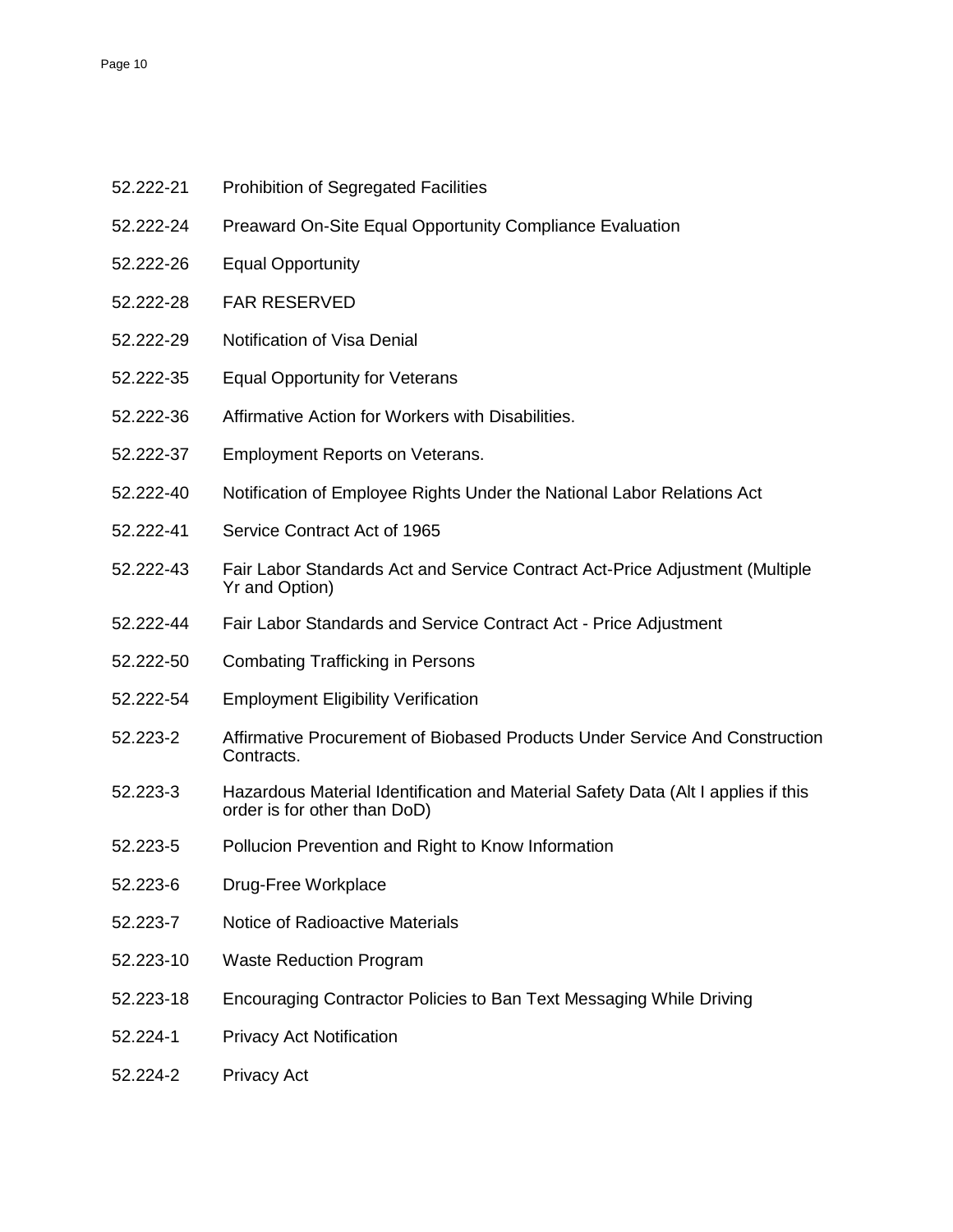- 52.225-3 Buy American Act Free Trade Agreements Israeli Trade Act
- 52.225-5 Trade Agreements
- 52.225-8 Duty-Free Entry
- 52.225-10 Notice of Buy American Act Requirement—Construction Materials.
- 52.225-11 Buy American Act—Construction Materials under Trade Agreements.
- 52.225-13 Restrictions on Certain Foreign Purchases
- 52.225-17 Evaluation of Foreign Currency Offers
- 52.227-1 Authorization and Consent
- 52.227-2 Notice and Assistance Regarding Patent and Copyright Infringement
- 52.227-9 Refund of Royalties
- 52.227-10 Filing of Patent Applications Classified Subject Matter
- 52.227-11 Patent Rights--Retention by the Contractor
- 52.227-14 Rights in Data General
- 52.228-5 Insurance-Work on a Government Installation
- 52.228-7 Insurance-Liability to Third Persons
- 52.229-3 Federal, State, and Local Taxes
- 52.230-2 Cost Accounting Standards
- 52.230-3 Disclosure And Consistency of Cost Accounting Practices
- 52.230-6 Administration of Cost Accounting Standards
- 52.232-1 Payments
- 52.232-8 Discounts for Prompt Payments
- 52.232-9 Limitations on Withholding of Payments
- 52.232-11 Extras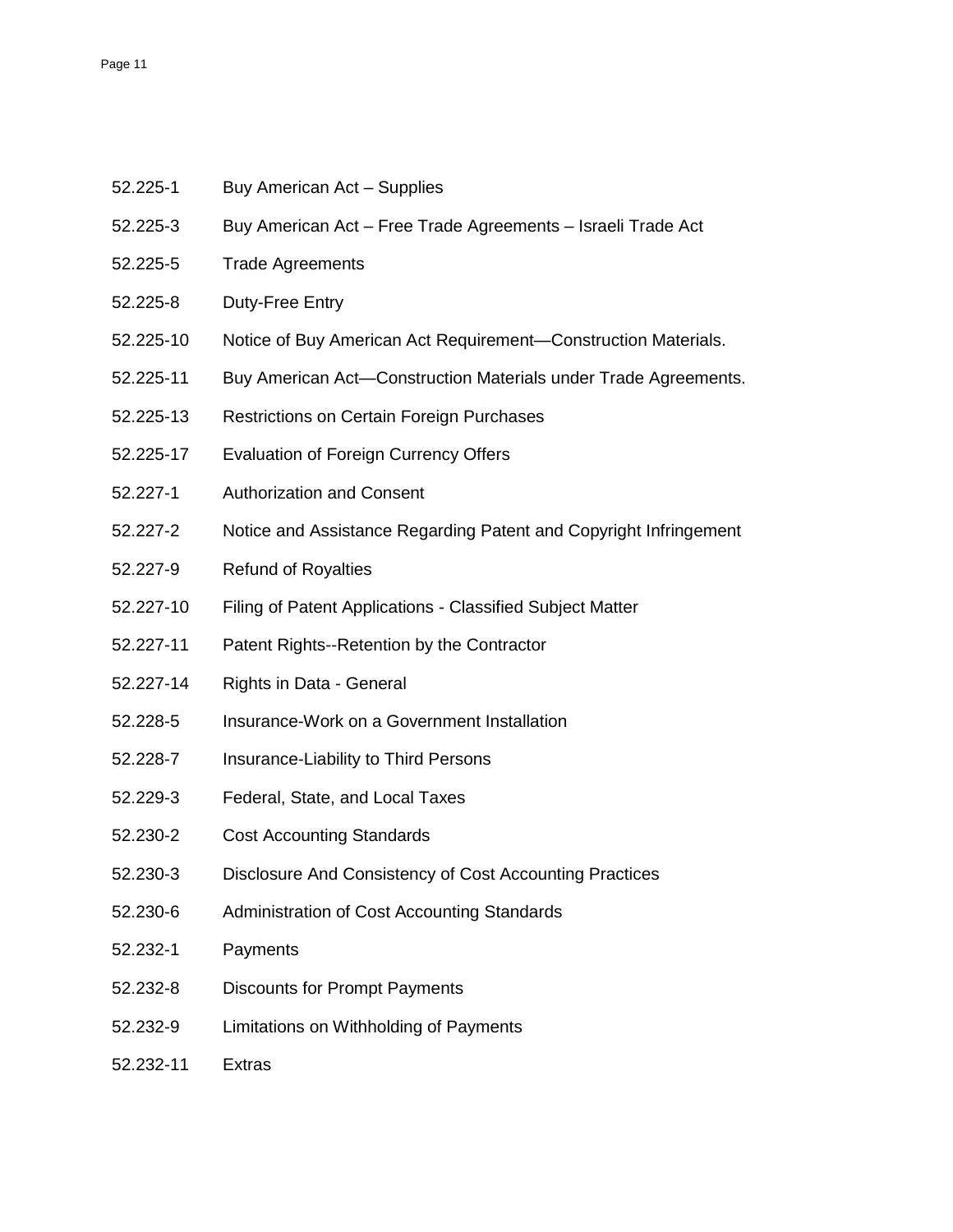- 52.232-16 Progress Payments -- Alternate I
- 52.232-17 Interest
- 52.232-18 Availability of Funds
- 52.232-20 Limitation of Cost
- 52.232-22 Limitation of Funds
- 52.232-23 Assignment of Claims
- 52.232-25 Prompt Payment
- 52.232-28 Invitation to Propose Performance Based Payments.
- 52.232-33 Payment by Electronic Funds Transfer-Central Contractor Registration
- 52.233-1 Disputes
- 52.233-3 Protest After Award
- 52.233-4 Applicable Law for Breach of Contract Claim
- 52.234-1 Industrial Resources Developed Under Defense Production Act Title III
- 52.236-13 Accident Prevention
- 52.237-2 Protection of Government Buildings, Equipment, and Vegetation
- 52.237-3 Continuity of Services
- 52.242-1 Notice of Intent to Disallow Costs
- 52.242-2 Production Progress Reports
- 52.242-3 Penalties for Unallowable Costs
- 52.242-4 Certification of Final Indirect Costs
- 52.242-13 Bankruptcy
- 52.242-15 Stop Work
- 52.243-1 Changes Fixed-Price
- 52.243-2 Changes-Cost Reimbursement (Aug 1987) Alternate I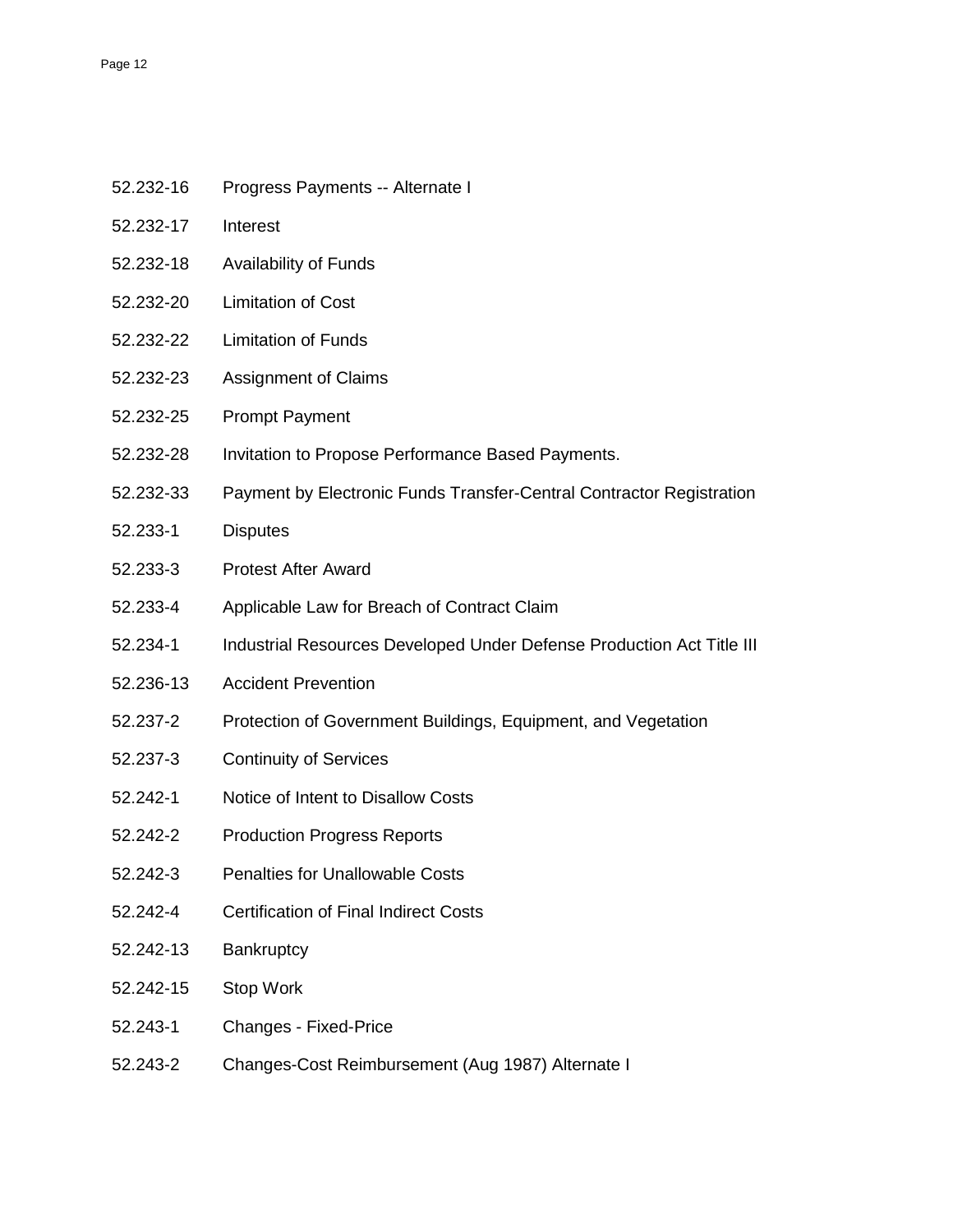- 52.243-6 Change Order Accounting
- 52.244-1 FAR RESERVED
- 52-244-2 Subcontracts
- 52.244-5 Competition In subcontracting
- 52.244-6 Subcontracts for Commercial Items
- 52.245-1 Government Property
- 52.245-4 FAR RESERVED
- 52.245-9 Use and Charges
- 52.246-2 Inspection of Supplies Fixed Price
- 52.246-16 Responsibility for Supplies
- 52.246-23 Limitation of Liability
- 52.246-25 Limitation of Liability-Services
- 52.247-1 Commercial Bill of Lading Notations
- 52.247-63 Preference or US Flag Air Carriers
- 52.247-64 Preference for Privately Owned US -Flag Commercial Vessels
- 52.248-1 Value Engineering
- 52.249-2 Termination For Convenience of the Government (Fixed Price)
- 52.249-6 Termination (Cost Reimbursement)
- 52.249-8 Default (Fixed Price Supply & Service)
- 52.249-14 Excusable Delays
- 52.251-1 Government Supply Sources
- 52.251-2 Integency Fleet Management System (IFMS) Vehicles & Related Services
- 52.253-1 Computer Generated Forms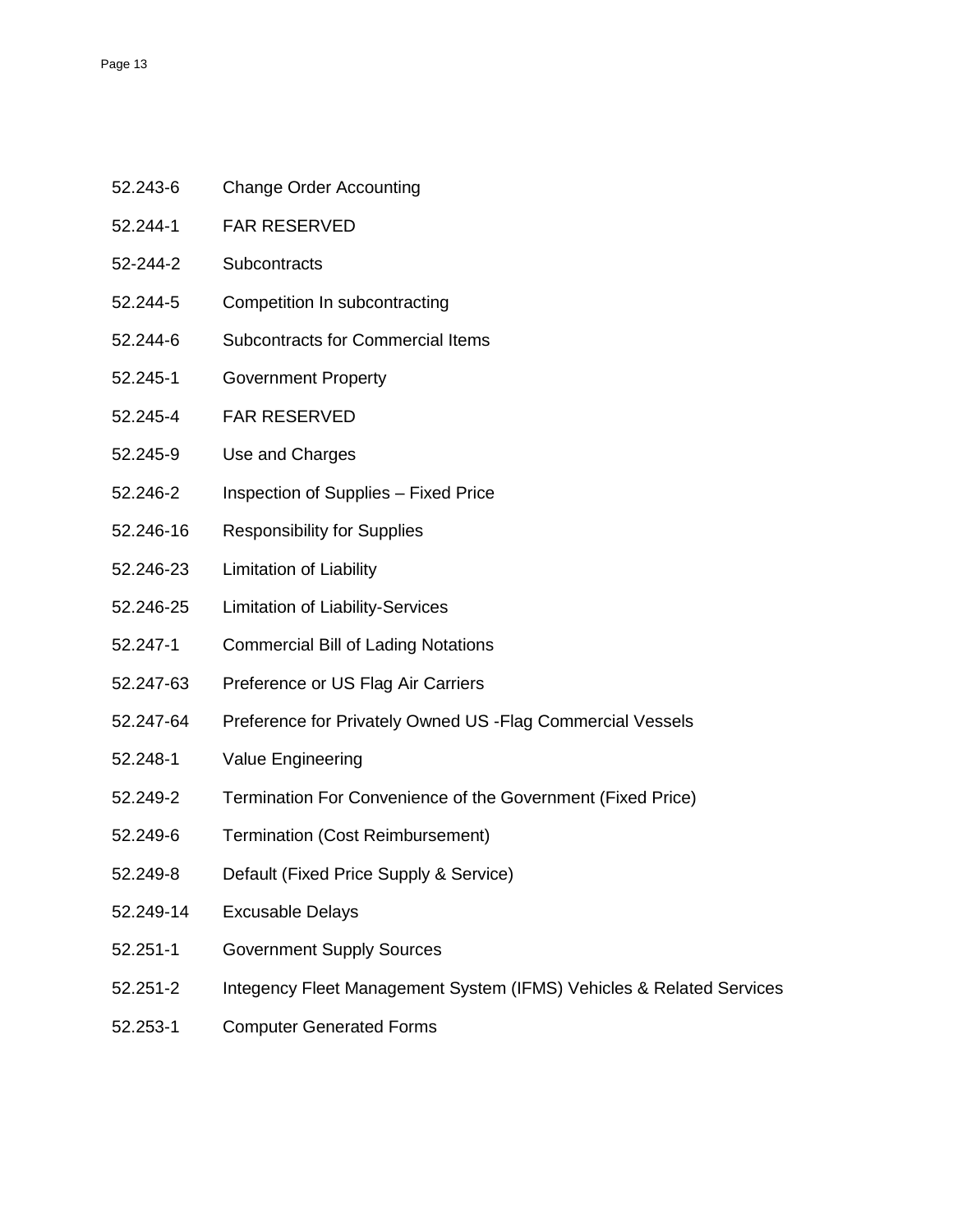# DEFENSE FAR SUPPLEMENT CLAUSES

| 252.201-7000 | <b>Contracting Officer's Representative</b>                                                        |
|--------------|----------------------------------------------------------------------------------------------------|
| 252.203-7000 | Requirements Relating to Compensation of Former DoD Officials.                                     |
| 252-203-7001 | Prohibition on Persons Convicted of Fraud or Other Defense-Contract-<br><b>Related Felonies</b>    |
| 252-203-7002 | Requirement to Inform Employees of Whistleblower Rights.                                           |
| 252-203-7003 | Agency Office of the Inspector General.                                                            |
| 252.204-7000 | Disclosure of Information                                                                          |
| 252.204-7002 | Payment for Subline Items Not Separately Priced                                                    |
| 252-204-7003 | <b>Control of Government Personnel Work Product</b>                                                |
| 252.204-7004 | Central Contractor Registration (52.204-7) Alternate A                                             |
| 252.204-7005 | Oral Attestation of Security Responsibilities                                                      |
| 252.204-7007 | Annual Representations and Certifications Alternate A                                              |
| 252.205-7000 | Provision of Information to Cooperative Agreement Holders                                          |
| 252.209-7000 | <b>FAR RESERVED</b>                                                                                |
| 252.209-7004 | Subcontracting With Firms that are owned or controlled by the<br>Government of a Terrorist Country |
| 252.211-7000 | <b>Acquisition Streamlining</b>                                                                    |
| 252.215-7000 | <b>Pricing Adjustments</b>                                                                         |
| 252.215-7001 | <b>FAR RESERVED</b>                                                                                |
| 252.215-7002 | <b>Cost Estimating System Requirements</b>                                                         |
| 252.215-7003 | <b>FAR RESERVED</b>                                                                                |
| 252.215-7004 | <b>FAR RESERVED</b>                                                                                |
| 252.219-7003 | <b>Small Business Subcontracting Plan (DOD Contracts)</b>                                          |
| 252.222-7000 | Restrictions On Employment of Personnel                                                            |
|              |                                                                                                    |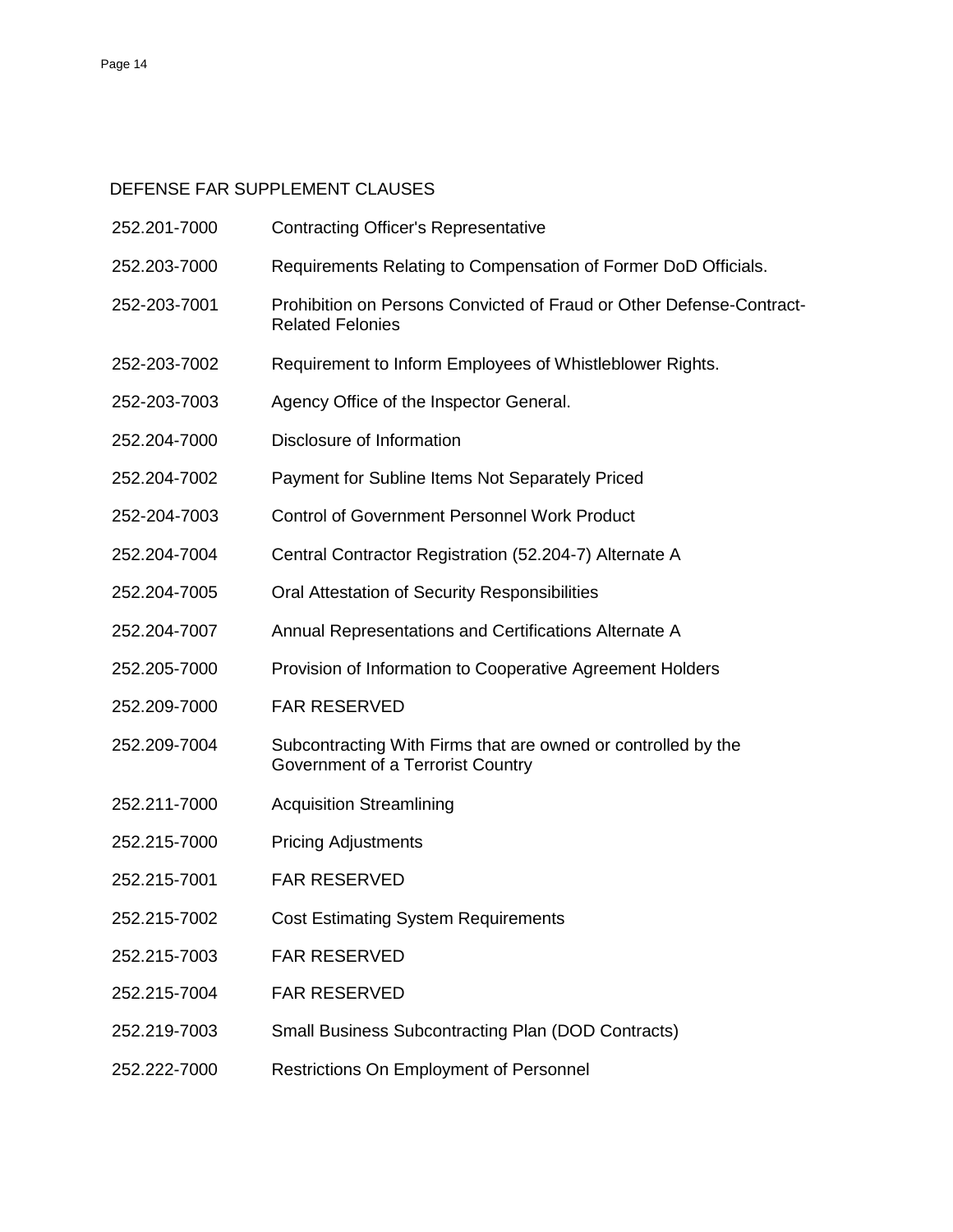| 252.222-7005 | <b>FAR RESERVED</b>                                                                        |
|--------------|--------------------------------------------------------------------------------------------|
| 252.222-7006 | Restrictions on the Use of Mandatory Arbitration Agreements                                |
| 252.223-7004 | Drug Free Work Force                                                                       |
| 252.223-7006 | Prohibition on Storage and Disposal of Toxic and Hazardous Materials                       |
| 252.223-7008 | Prohibition of Hezavalent Chromium                                                         |
| 252.225-7001 | Buy American Act and Balance of Payments Program                                           |
| 252.225-7002 | <b>Qualifying Country Sources as Subcontractors</b>                                        |
| 252.225-7006 | Quarterly Reporting of Actual Contract Performance Outside the United<br><b>States</b>     |
| 252.225-7009 | Restriction on Acquisition of Certain Articles Containing Specialty Metals.                |
| 252.225-7010 | <b>Commercial Derivative Military Article-Specialty Metals Compliance</b><br>Certificate.  |
| 252.225-7012 | <b>Preference for Certain Domestic Commodities</b>                                         |
| 252.225-7013 | Duty Free Entry                                                                            |
| 252.225-7014 | Alt I Preference for Domestic Specialty Metals (JUN 2005), Alt. I (APR<br>2003)            |
| 252.225-7016 | Restriction on Acquisition of Antifriction Bearings                                        |
| 252.225-7021 | <b>Trade Agreements</b>                                                                    |
| 252.225-7023 | Restriction on Acquisition of Carbonyl Iron Powders                                        |
| 252.225-7025 | Restriction on Acquisition of Forgings.                                                    |
| 252.225-7026 | Acquisition Restricted to Products or Services from Iraq or Afghanistan.                   |
| 252-225-7028 | <b>Exclusionary Policies and Practices of Foreign Governments</b>                          |
| 252-225-7030 | Restriction on Acquisition of Carbon Alloy and Armor Steel Plate                           |
| 252.225-7031 | Secondary Arab Boycott of Israel                                                           |
| 252.225-7036 | Buy American-Free Trade Agreement-Balance of Payments Program                              |
| 252.225-7043 | Antiterrorism/Force Protection Policy for Defense Contractors Outside<br>the United States |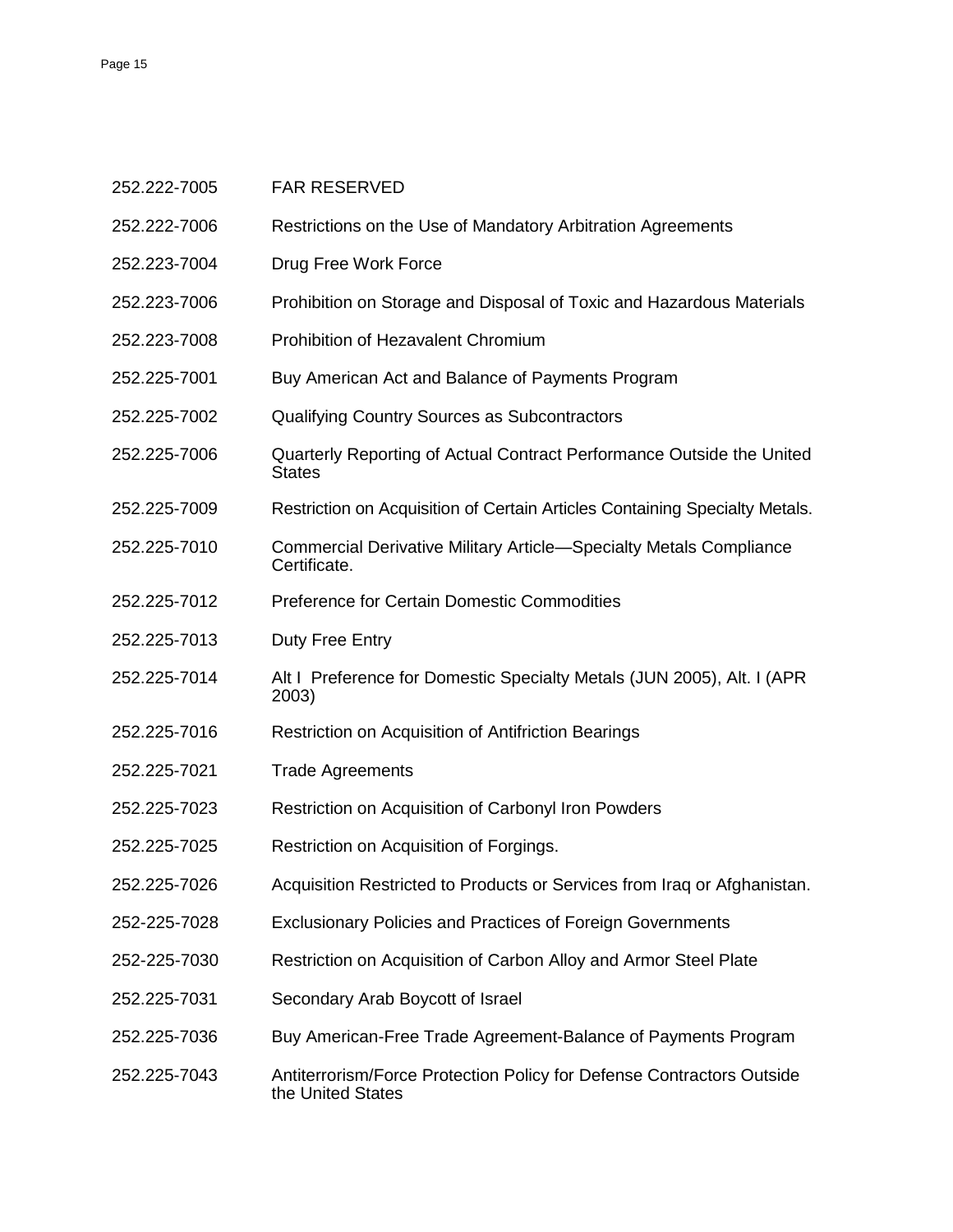| 252.226-7001 | Utilization of Indian Organizations and Indian-Owned Economic<br>Enterprises, and Native Hawaiian Small Business Concerns |
|--------------|---------------------------------------------------------------------------------------------------------------------------|
| 252.227-7000 | Non-estoppel                                                                                                              |
| 252.227-7013 | Rights in Technical Data--Noncommercial Items.                                                                            |
| 252.227-7014 | Rights in Noncommercial Computer Software and Noncommercial<br><b>Computer Software Documentation</b>                     |
| 252.227-7015 | <b>Technical Data - Commercial Items</b>                                                                                  |
| 252.227-7016 | Rights in Bid or Proposal Information                                                                                     |
| 252.227-7018 | Rights in Noncommercial Technical Data and Computer Software--<br>Small Business Innovation Research (SBIR) Program.      |
| 252.227-7019 | Validation of Asserted Restrictions - Computer Software                                                                   |
| 252.227-7025 | Limitations on the Use or Disclosure of Government Furnished<br>Information Marked with Restrictive Legends               |
| 252.227-7028 | Technical Data or Computer Software Previously Delivered to the<br>Government                                             |
| 252.227-7029 | <b>FAR RESERVED</b>                                                                                                       |
| 252.227-7030 | Technical Data -- Withholding of Payment                                                                                  |
| 252.227-7031 | <b>FAR RESERVED</b>                                                                                                       |
| 252.227-7036 | <b>FAR RESERVED</b>                                                                                                       |
| 252.227-7037 | Validation of Restrictive Markings on Technical Data                                                                      |
| 252.227-7039 | Patents -- Reporting of Subject Inventions                                                                                |
| 252.228-7001 | <b>Ground and Flight Risk</b>                                                                                             |
| 252.228-7003 | <b>Capture and Detention</b>                                                                                              |
| 252.228-7005 | Accident Reporting and Investigation Involving Aircraft, Missiles and<br>Space Launch Vehicles                            |
| 252.231-7000 | <b>Supplemental Cost Principles</b>                                                                                       |
| 252.232-7004 | <b>DOD Progress Payment Rates</b>                                                                                         |
| 252.232-7006 | Reduction or Suspension of Contract Payments Upon Finding of Fraud                                                        |
|              |                                                                                                                           |